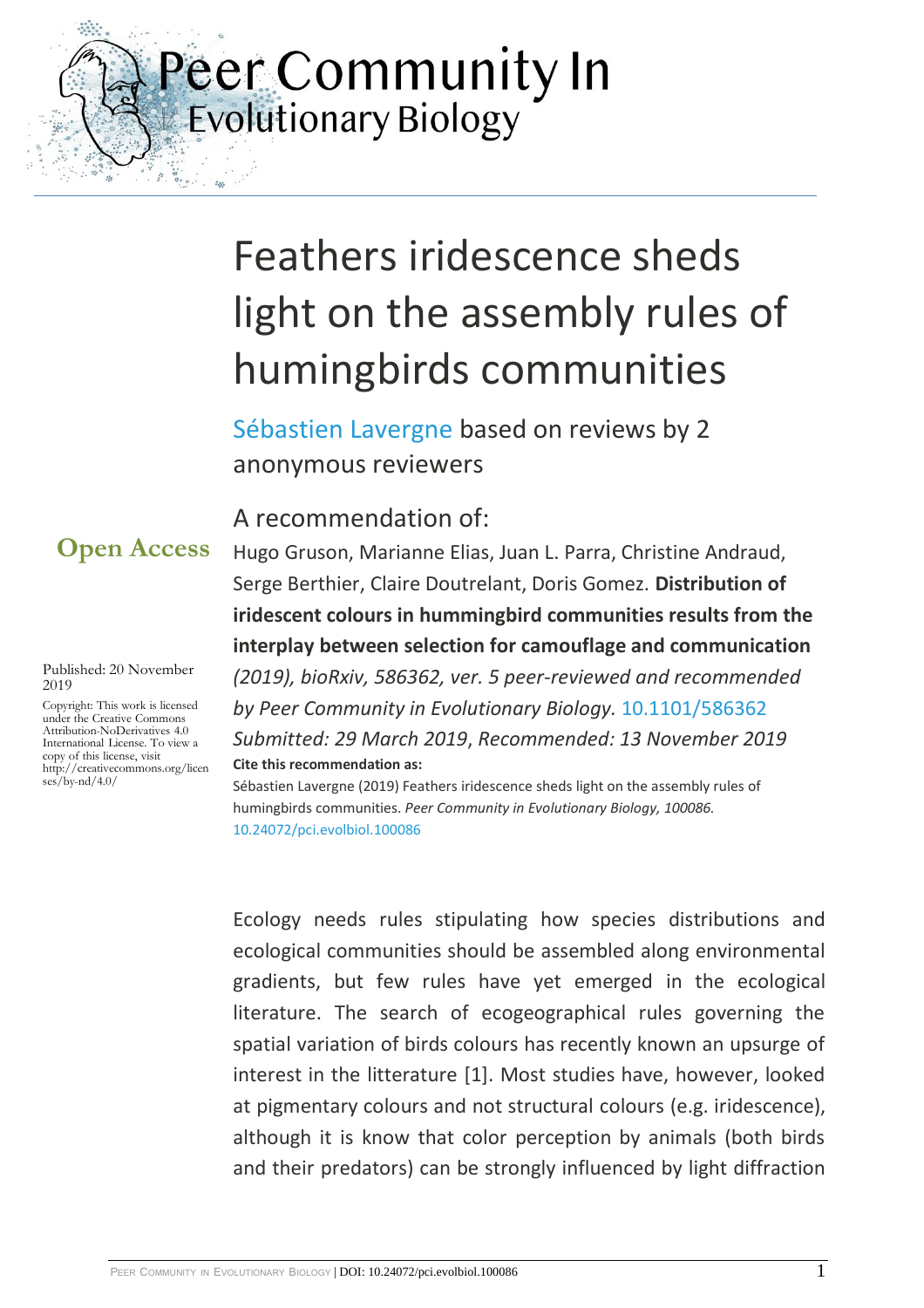

causing iridescence patterns on feathers. In the present study [2], the authors study ca. 190 ecological communities of hummingbirds as a function of their iridescent colors, in a large study zone spanning varied habitats across Ecuador. They show that colour composition of local hummingbirds communities are shaped by two main processes : (i) phenotyping clustering of birds with similar dorsal colours, due to local selection of species with similar camouflages against predators (i.e. some sort of mimetic circles). (ii) phenotypic overdispersion of birds with distinct facial and ventral colours, resulting from character displacement and limiting reproductive interference. I found this second result particularly interesting because it adds to the mounting evidence that character displacement (also for songs or olfactory signaling) allow local coexistence between closely-related bird species once they have reached secondary sympatry. It is important to note that not all color patches though to be involved in sexual selection followed this overdispersion rule -- throat and crown color patches were not found overdispersed. This suggests that further investigation is needed to determine how color variation shape the structure of hummingbird communities, or bird communities in general. Another notable quality of the present study is that it is making extensive use of museum specimens and thus shows that very innovative research can be performed with museum collections.

### **References**

[1] Delhey, K. (2019). A review of Gloger's rule, an ecogeographical rule of colour: definitions, interpretations and evidence. Biological Reviews, 94(4), 1294–1316. doi: [10.1111/brv.12503](https://dx.doi.org/10.1111/brv.12503) [2] Gruson, H., Elias, M., Parra, J. L., Andraud, C., Berthier, S., Doutrelant, C., & Gomez, D. (2019). Distribution of iridescent colours in hummingbird communities results from the interplay between selection for camouflage and communication. BioRxiv, 586362, v5 peer-reviewed and recommended by PCI Evolutionary Biology. doi: [10.1101/586362](https://dx.doi.org/10.1101/586362)

## Revision round #2

*2019-09-16*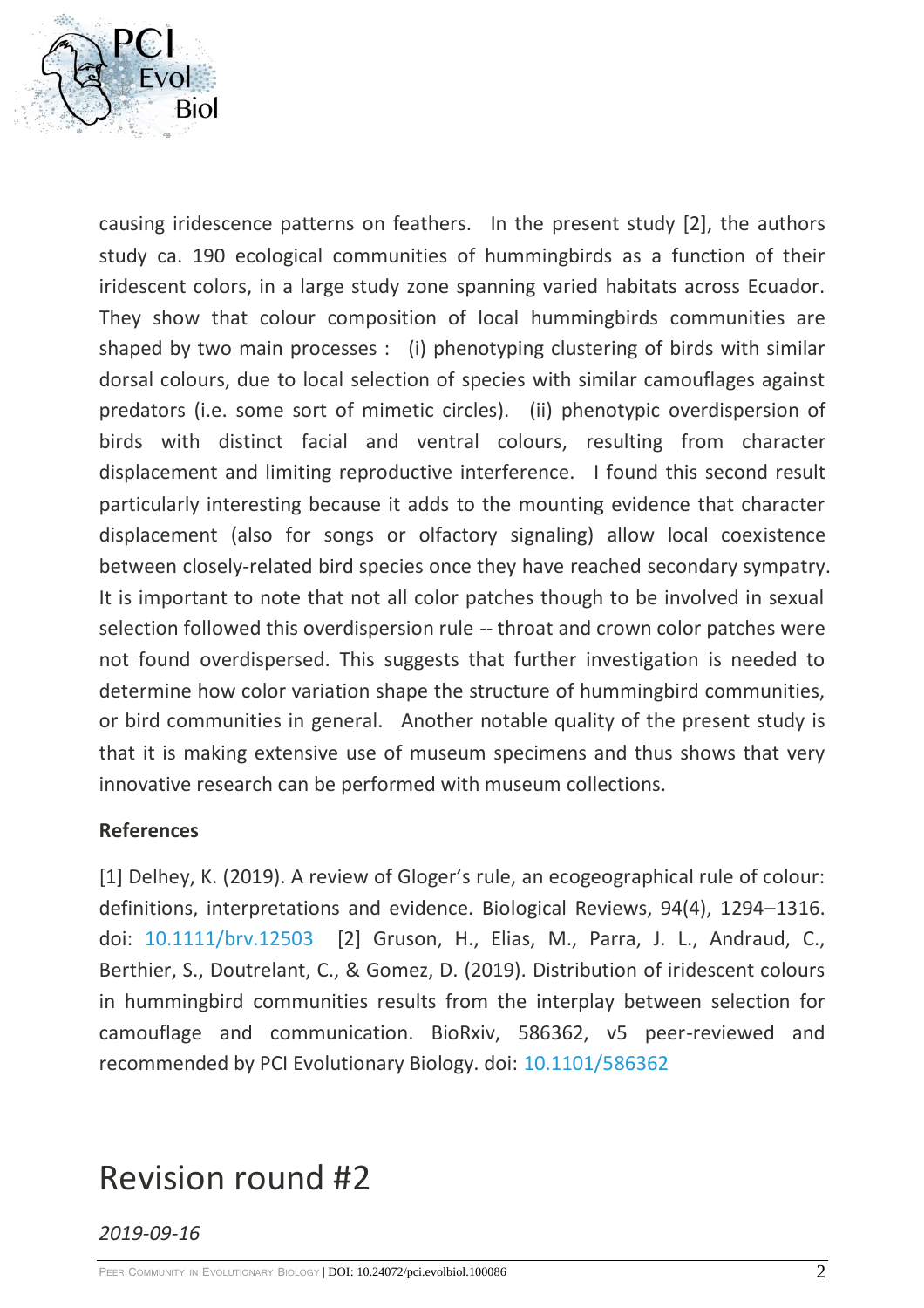

Dear authors,

Both reviewers see significant improvements in your manuscript. I also think there is merit in your work and that it could be considered for recommendation after another round of revisions.

Indeed, one reviewer raises a number of significant issues that deserve further consideration. These concerns :

- the lack of intraspecific sampling, which can be problematic for a phylogenetic study. I understand you might not be able to fix this issue by increasing sample size in all study species, but may be you do have some data (even on very few species) allowing to gauge to what extent there is no problem with the intraspecific variation. I guess you performed some kind of repeatability test of this kind on at least a few species of your study group.
- the question of null model testing and whether the used null model is appropriate for the study hypotheses. In particular is it possible to detect phenotypic overdispersion in certain traits ? Null models must be applied carefully so you need to provide the rationale that they are suited to test your working hypotheses. This can be fixed by elaborating on this rationale in the method section for instance, and perhaps later discussing these methodological choices.
- extrapolation of processes based on pattern analyses. This can be fixed in the discussion, by toning down some conclusions, or at least acknowledging that distinct processes may produce similar patterns. Also, empirical literature can sometimes be used to make a point about the process that is most likely acting. E.g. is there any convincing data suggesting the role of color patterns in hummingbirds relative to camouflage from predators ?

I hope this helps improving the manuscript again. Best regards

**Additional requirements of the managing board**: Please ignore this message if you already took there requirements into consideration. As indicated in the 'How does it work?' section and in the code of conduct, please make sure that: -Data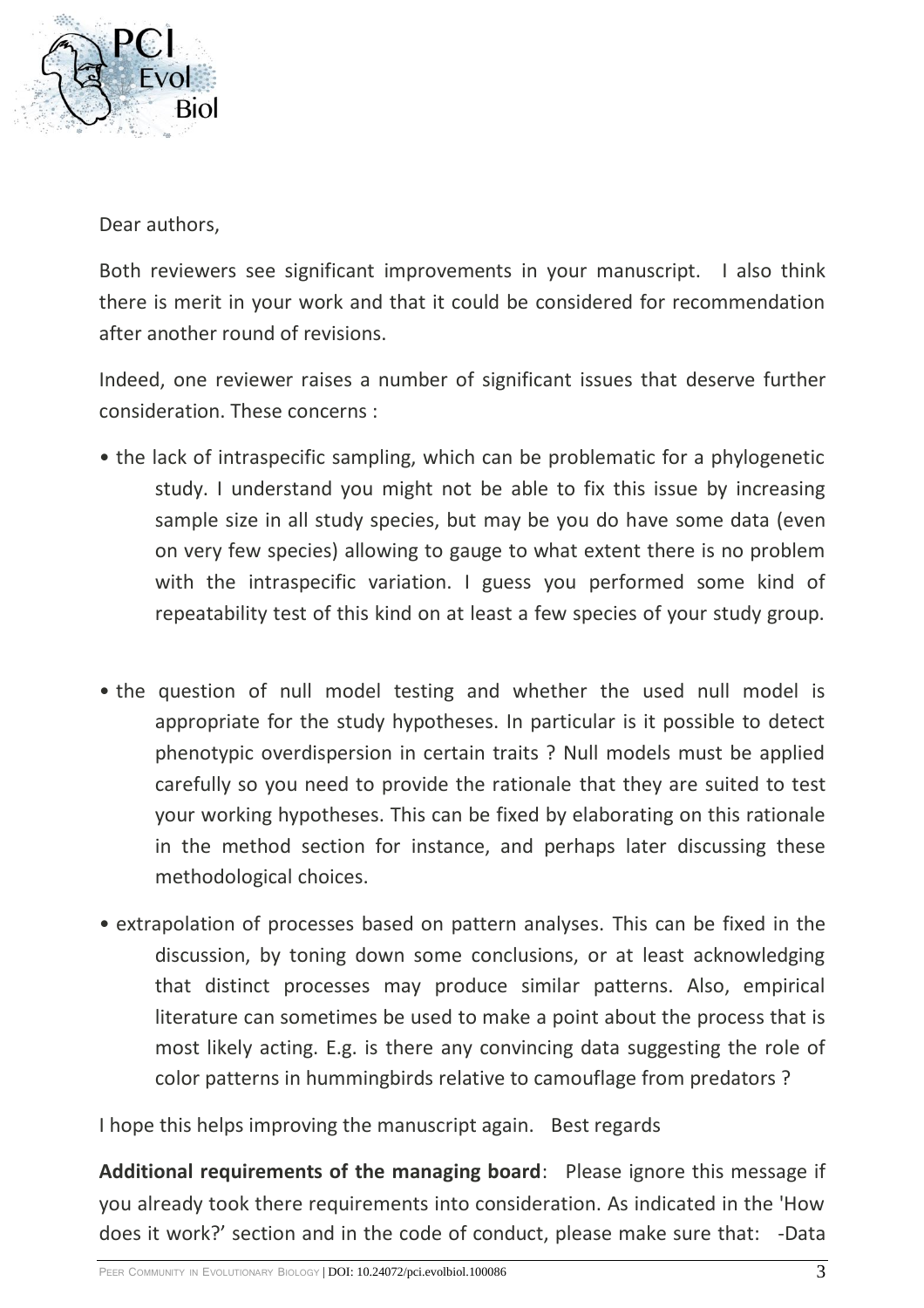

are available to readers, either in the text or through an open data repository such as Zenodo (free), Dryad (to pay) or some other institutional repository. Data must be reusable, thus metadata or accompanying text must carefully describe the data. -Details on quantitative analyses (e.g., data treatment and statistical scripts in R, bioinformatic pipeline scripts, etc.) and details concerning simulations (scripts, codes) are available to readers in the text, as appendices, or through an open data repository, such as Zenodo, Dryad or some other institutional repository. The scripts or codes must be carefully described so that they can be reused. -Details on experimental procedures are available to readers in the text or as appendices. -Authors have no financial conflict of interest relating to the article. The article must contain a "Conflict of interest disclosure" paragraph before the reference section containing this sentence: "The authors of this preprint declare that they have no financial conflict of interest with the content of this article." If appropriate, this disclosure may be completed by a sentence indicating that some of the authors are PCI recommenders: "XXX is one of the PCI XXX recommenders."

### *Preprint DOI:* <https://doi.org/10.1101/586362>

Reviewed by anonymous reviewer, 2019-09-13 04:12

I have carefully read the revised version of the manuscript "Distribution of iridescent colours in hummingbird communities results from the interplay between selection for camouflage and communication". I provided comments on an earlier version, and although I see notable improvements, I still have some serious concerns about the approach taken and the conclusions that are drawn from the results. I hope the authors find these useful. Firstly, measurements from one single individual per species seriously reduce the confidence one has on the degree to which the color measures will be representative of the species. Furthermore, it is not clear from the Methods whether the selected individual was from the communities which are being compared, as there is no way to discard - at least minor - geographic variation in coloration along the specie's range. Comparative analyses across a number of species rely on precise and representative estimates of species' average trait values, and this becomes seriously undermined when one individual per species is measured. The author's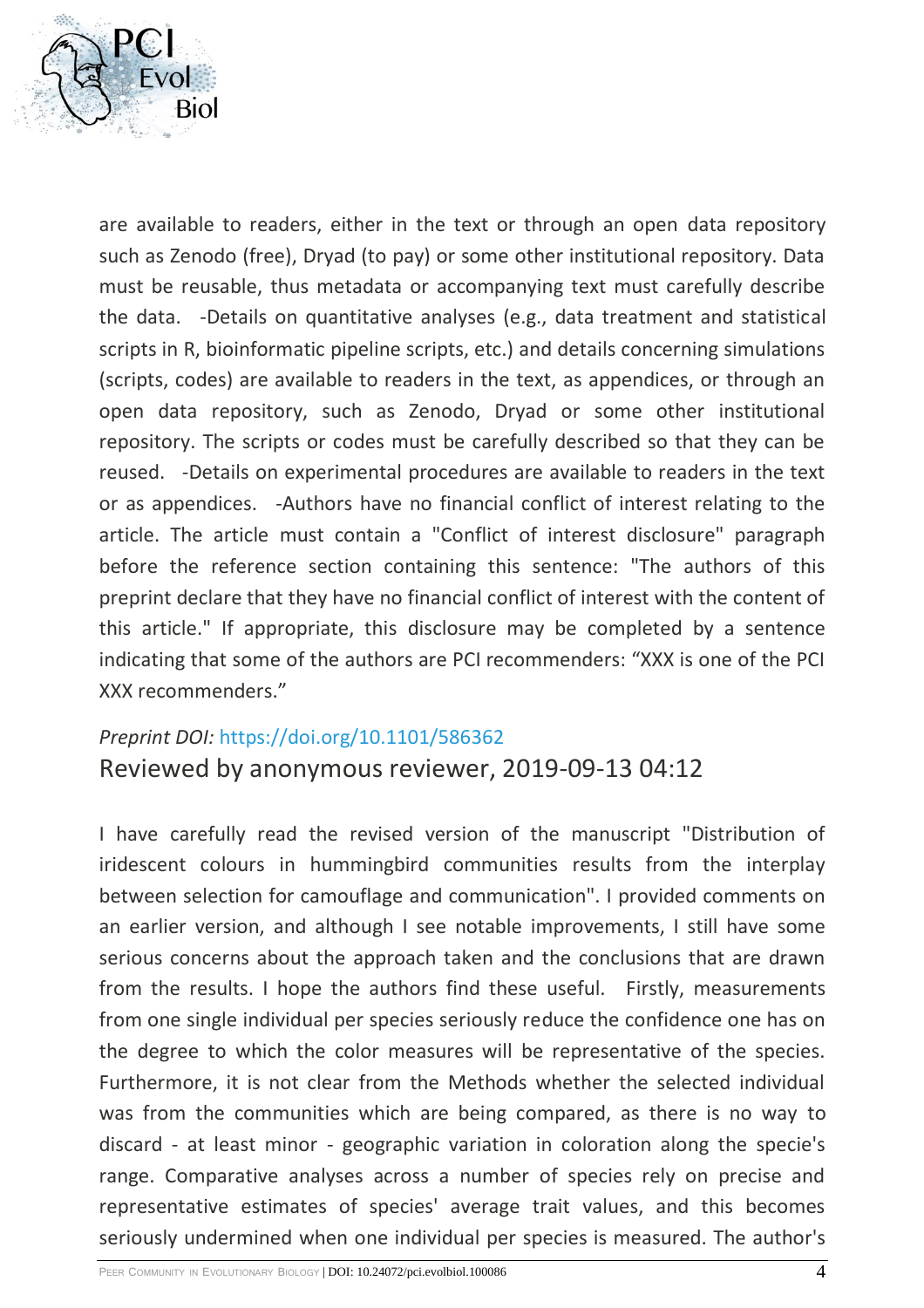

argument that they selected an individual whose coloration was representative of other specimens available in the collection is undermined by another argument, in the ms itself, in favour of the use of spectrophotometry for color measurement as being superior to human visual estimates. Skeptical readers would be allayed if estimates of the amount of within vs among species variation were provided. Secondly, I am concerned about the null models used to determine over dispersion vs clustering. The null models represent community compositions based on random sampling from the whole set of species included in the study. This is fine. However, when looking at the trait distribution along the phylogeny it is clear that there are quite notable differences in the degree of color variation among the patches that were measured. The back, for example, is almost always green(ish) to green-brown, with the odd cream coloured or purple species (two in the whole set), while the throat coloration (as is well known for hummingbirds) spans a much wider gamut of colors. What this means is that at least phenotypically, it is much more difficult (not to say virtually impossible) for overdispersion to be detected for the back as there is virtually no variation in coloration in that patch in the set of studied species. On the other hand, it is similarly difficult to detect clumping for the coloration of the throat as there is a very large amount of variation. In other words, given the large differences in phenotypic variation between patches, the null models appear to "stack the deck" in favour of a particular hypothesis. Thirdly, assuming we trust the results, these provide information about a pattern: clustering or over-dispersion of species in a community, based on phylogeny or for a given patch-coloration. However, the authors make a leap-of-faith to extrapolate a process from the observed patterns, that clustering suggests that similar coloration results from selection to avoid predators, while over-dispersion occurs in patches that play a role in species recognition. These are but two of potentially many different explanations for the observed patterns. Revell et al. (2008) have warned against interpreting evolutionary processes responsible for observed presence or absence of phylogenetic signal in a given trait, and their arguments apply as well for cases such as this one. The results provide information on a pattern, the evolutionary process that has given rise to said pattern cannot be discerned, at least not with the data that is available to the authors in the present manuscript. For example,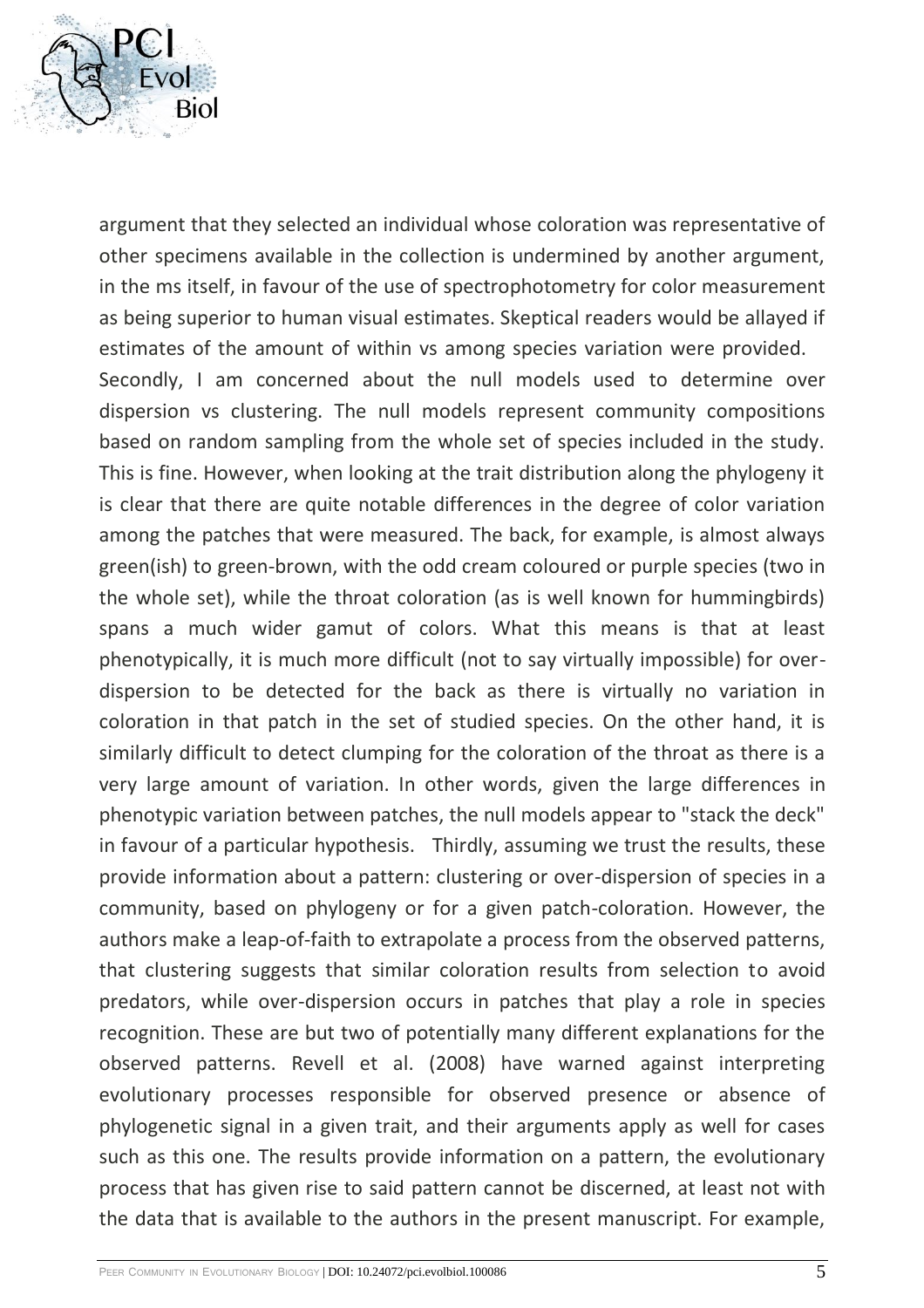

no evidence is provided for the role of different patches in camouflage from predators or intraspecific recognition.

Reviewed by anonymous reviewer, 2019-08-28 20:54

I have one minor further note about the implementation of one of my suggestions. The conclusion that character displacement acts on certain patches while other patches are under selection for crypsis is well supported by the addition of supplementary figure 4, which shows the hue of the 8 main patches, and on line 325, you say "co-occurring hummingbird species tend to display the same hues on dorsal patches." It is clear from supplementary figure 4 that back and wing colors are conserved as brown and green specifically across the phylogeny, but you do not explicitly say so in the text of the manuscript and the authors do not refer to figure S4 in the manuscript body at all. I think that these specific colors are key support for the crypsis hypothesis and including this information in the main text might strengthen your argument.

Otherwise, the authors have fully addressed my previous recommendations as well as those of the other reviewer. I think that the changes to the hummingbird outline figure render the clear, readable, and compelling. Including the hypotheses and predictions as a main body table has certainly improved the readability and flow of the manuscript. I would therefore recommend this paper pending further revisions from other referees.

### **Author's reply:**

[Download author's reply \(PDF file\)](https://evolbiol.peercommunityin.org/download/t_recommendations.reply_pdf.ab8fcfc859867dd1.5043495f726573706f6e73655f326e64726f756e642e706466.pdf)

## Revision round #1

### *2019-05-25*

First, I would like to apologize this overly long delay for taking an editorial decision. As I found this study quite intriguing, I wanted to take the time necessary to take a careful decision about it. Both reviewers found your study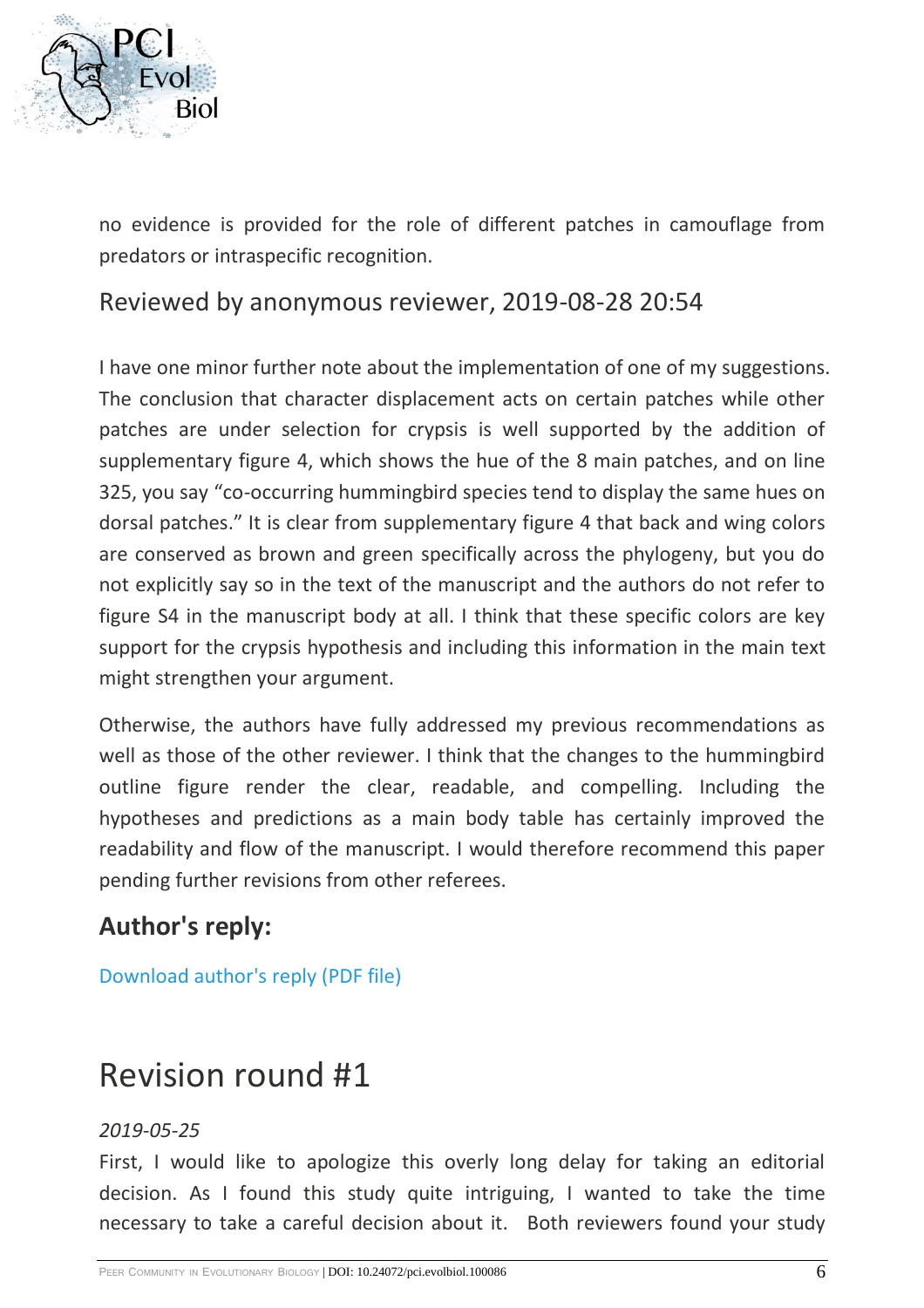

interesting and quite novel, and raised no substantial issue on how the study is executed. I fully agree with them. Nevertheless, they expressed a number of concerns about how the rationale of the study is being explained, how the theoretical and empirical background of the study are elaborated (mainly in the introduction), and how some interpretations are drawn from the results. At this stage, it is important to take all reviewers' comments into account in order to make this paper have the impact it deserves. I think that your work explores novel questions in evolutionary community ecology and will contribute to opening up a new field of research. Therefore it deserves further consideration and very likely publication.

**Additional requirements of the managing board**: As indicated in the 'How does it work?' section and in the code of conduct, please make sure that: -Data are available to readers, either in the text or through an open data repository such as Zenodo (free), Dryad (to pay) or some other institutional repository. Data must be reusable, thus metadata or accompanying text must carefully describe the data.

-Details on quantitative analyses (e.g., data treatment and statistical scripts in R, bioinformatic pipeline scripts, etc.) and details concerning simulations (scripts, codes) are available to readers in the text, as appendices, or through an open data repository, such as Zenodo, Dryad or some other institutional repository. The scripts or codes must be carefully described so that they can be reused. -Details on experimental procedures are available to readers in the text or as appendices.

-Authors have no financial conflict of interest relating to the article. The article must contain a "Conflict of interest disclosure" paragraph before the reference section containing this sentence: "The authors of this preprint declare that they have no financial conflict of interest with the content of this article." If appropriate, this disclosure may be completed by a sentence indicating that some of the authors are PCI recommenders: "XXX is one of the PCI XXX recommenders."

### *Preprint DOI:* <https://doi.org/10.1101/586362> Reviewed by anonymous reviewer, 2019-05-12 02:12

I have carefully read the pre-print "Distribution of iridescent colours in hummingbird communities results from the interplay between selection for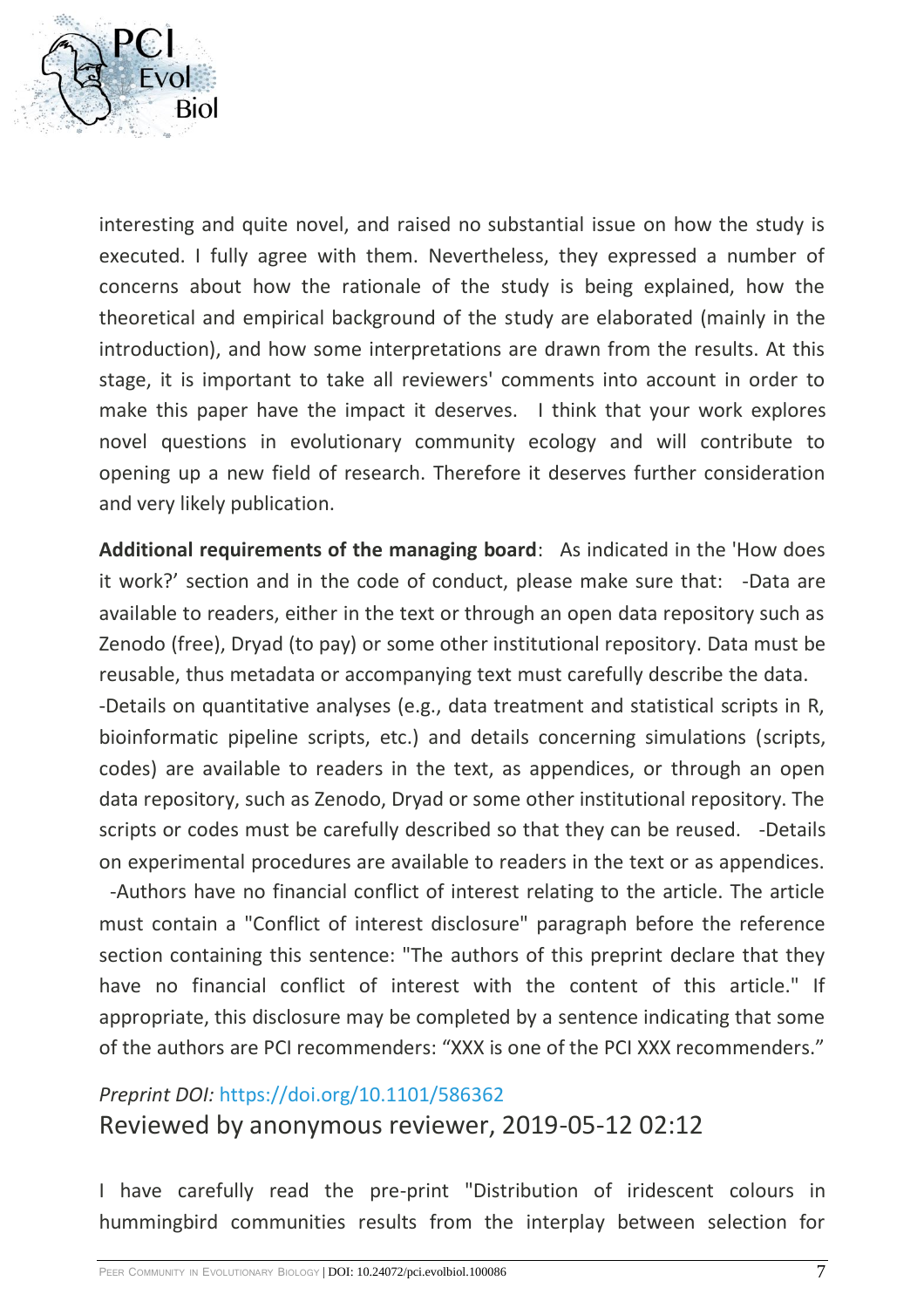

camouflage and communication". I was intrigued by this work which addresses an interesting question in a charismatic group of birds. The manuscript is generally well written, however I do have issues with how the hypotheses are presented, how some of the analyses are done and the conclusions that are drawn from the results.

### Major comments:

In the introduction the rationale and theory behind the predictions is not at all clear, which makes it very hard to understand what supports them, and also the results and importantly conclusions that are drawn from the results. An example is ln 57-59: where it is stated that co-occurring species are expected to converge in coloration because of predation risk. There are many implicit "all else being equal" here that should be made explicit. Also, it is not stated why different patches might be under different selection pressures and this seems highly important. What evidence is there for some colors in hummingbirds being related more to crypsis, while others might be more associated with species recognition? I would think this is key to the hypothesis that different patches would present different patterns of dispersion within a community. This refers to the predictions presented in lns 86-89. There is no theoretical support presented for these predictions and the lack of such theory buttressing the predictions makes the author's rationale hard to follow.

In ln 65-66 the authors state that "misidentification can also lead to misdirected aggression and costly fighting when individuals compete for resources or territories". I am not an expert in hummingbird behaviour, but I think that interspecific aggression is somewhat common in this group, there are descriptions of dominance structures between different species based on size.

Ln 79: the authors state that previous studies relied on human vision, which is likely to have biased the results. It is not stated how or why. In addition recent work suggests that for some purposes human vision can detect much of the variation in coloration in the visible range (see e.g. Bergeron and Fuller 2018, Dale et al 2015).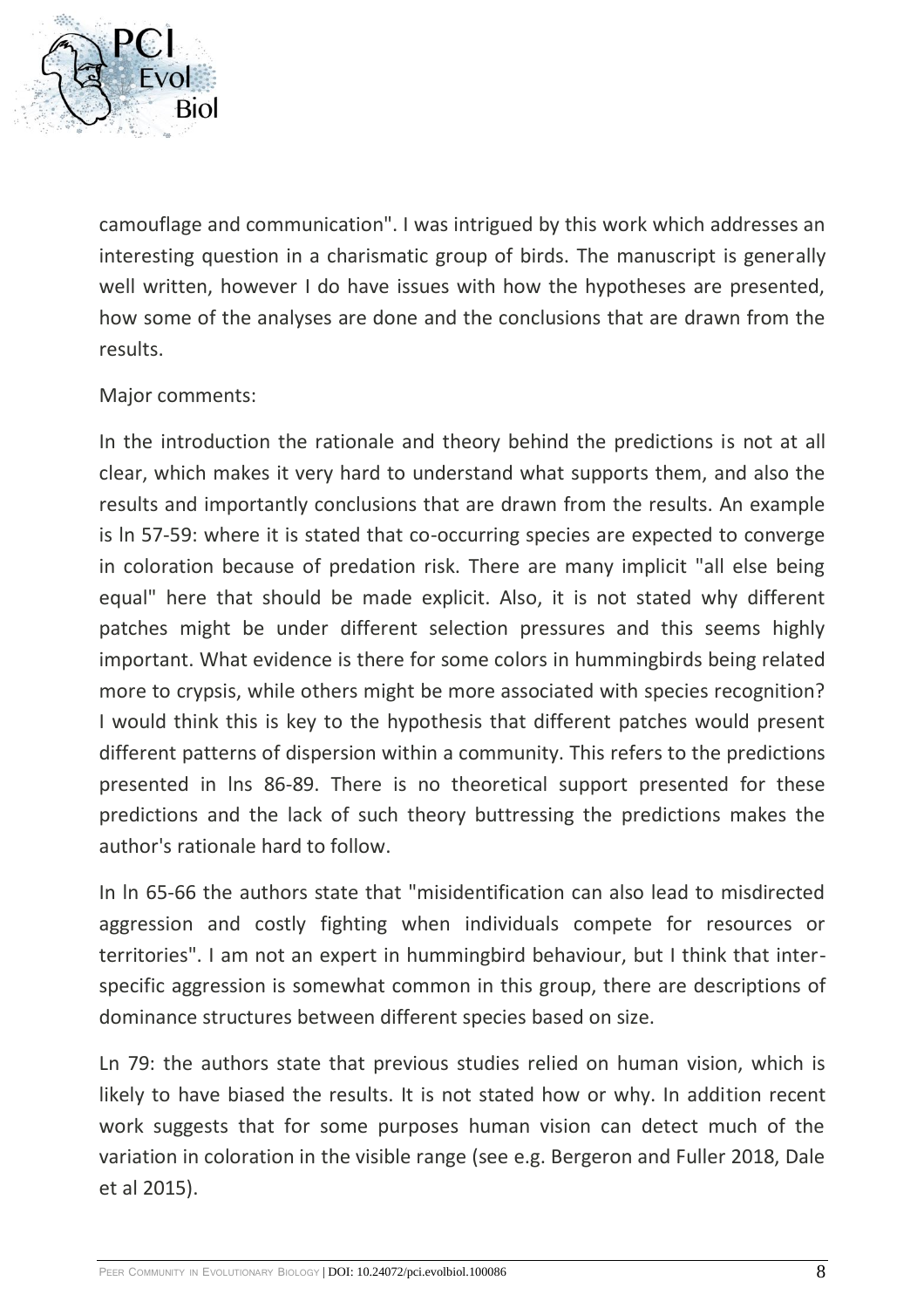

In Ln 85: The authors introduce the model system but it comes a bit out of the blue, without any justification to why hummingbirds are a good system. This only comes up in the Methods.

Ln 136: a single male was measured for each species. This is worrisome as no information is provided on how said male was chosen, nor on the degree of within species variation as opposed to among species variation. Readers might worry to what degree a single male can be representative of the whole species. Also related to this, were several measures taken of the same patch? What was the repeatability among measurements for the same individual and patch? Do patches vary in the repeatability?

Ln 194-195: random assemblages from a species pool containing all species from all communities were used as null models. It would be good to justify the choice of null model and make explicit what such null model entails, from an evolutionary or ecological point of view. The choice of null model is likely to have an important influence on the results.

Ln 200-201: analyses are undertaken for all patches together, i.e. creating a color volume per species (if I understood correctly), and then repeated for each patch independently. The latter increases the number of analyses, and there is no justification for repeating the analyses for each patch other than the fact that the whole-species color volume might not capture subtleties of particular patches. Why not run a preliminary analysis to see whether some patches tend to present similar colours repeatedly across all species? This would enable the authors to justify grouping some patches and analysing others separately.

Ln 204: the authors use a subsample of phylogenies for the group of interest from birdtree.org Why did they prefer to use the trees from birdtree.org rather than the McGuire et al 2014 phylogeny?

Ln 239-242: I don't understand the rationale behind "removing" the effect of shared ancestry and then analysing clustering or overdispersion in coloration. The authors already found that species are composed more commonly by closely related species, so I wonder whether it actually makes sense to even attempt to "remove" the effects of shared ancestry. Also, it is unclear what exactly the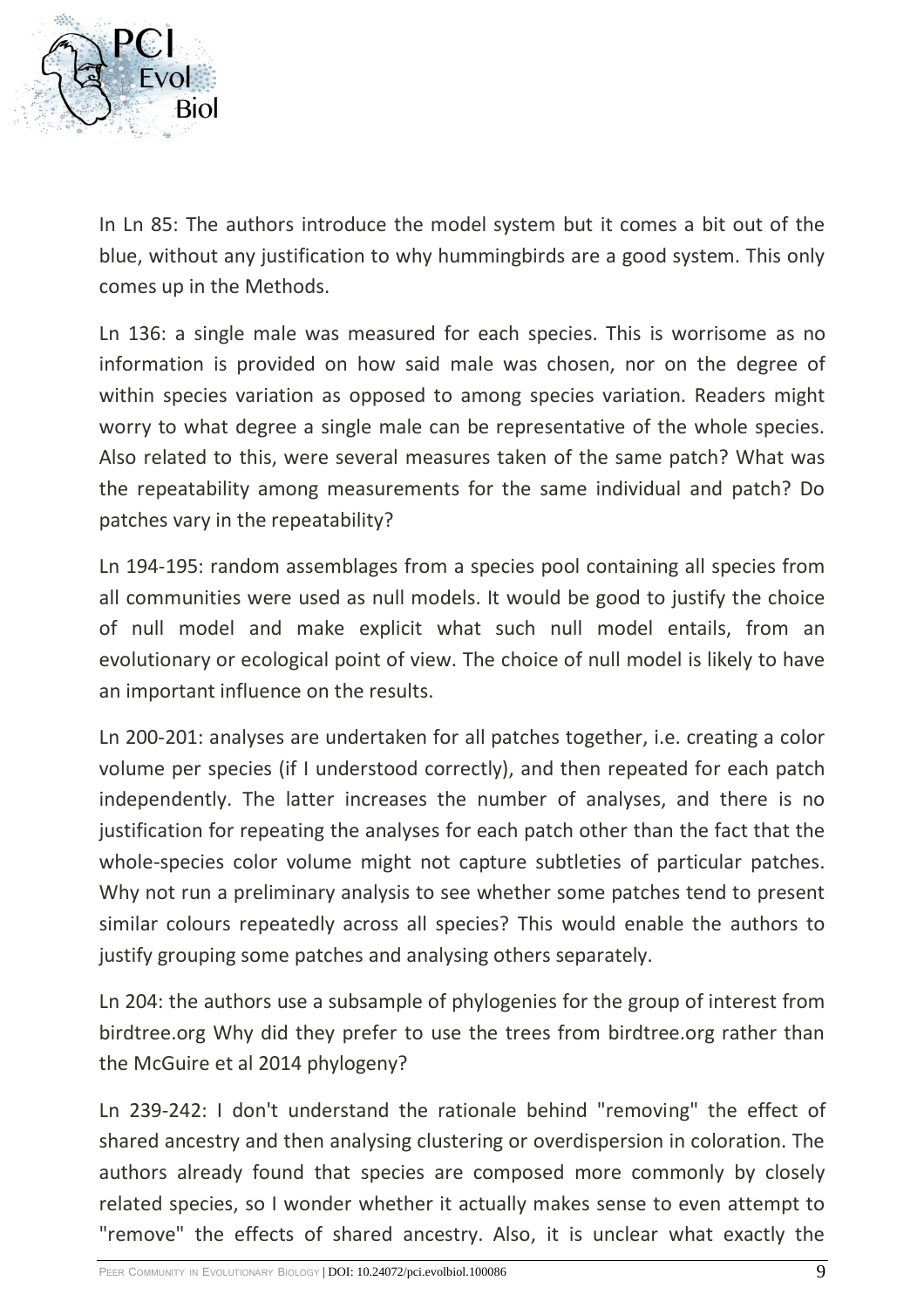

authors are doing here. What exactly is being "removed"? The fact that the results change notably between the analyses does lead one to wonder whether it is a statistical artefact or whether these results reflect a biological pattern of interest.

Ln 253-255: the authors state that results suggest there is a trade-off between selection for camouflage and species recognition. However, I do not see which results suggest there is any trade-off, nor which results suggest some coloration is used for camouflage and which is used for species recognition. This is partly due to the fact that the theory behind the hypothesis and predictions has not been presented to the readers, so we cannot draw the same conclusions as the authors do.

Ln 284-285: the authors state that a previous work, on the same dataset, but using different methods, found similar results. But the authors do not contrast their results with those of the previous work, nor enlighten the readers as to whether the different methodology might impact the results, how or why.

Minor suggestions:

ln. 18 and ln 54-55: the authors state that co-ocurring species that share the same environment would be expected to have similar appearances due to selection for crypsis. However, merely overlapping in the distribution is likely insufficient for selection on predator avoidance to lead to similar coloration. Surely there are other factors that are hugely important beyond the environment. For example, size of the prey will have an important impact on predation risk, habits (diurnal vs nocturnal) will also have an important influence, as will behaviours, and other factors.

ln 31. It is unclear why it is concluded that over dispersion observed in some patches and clustering on others suggests one may counter-balance the effect of character displacement. If different patches respond to different selection pressures, i.e. colors in some patches are signals for species recognition, while other patches function for crypsis, no counter-balance is expected, or?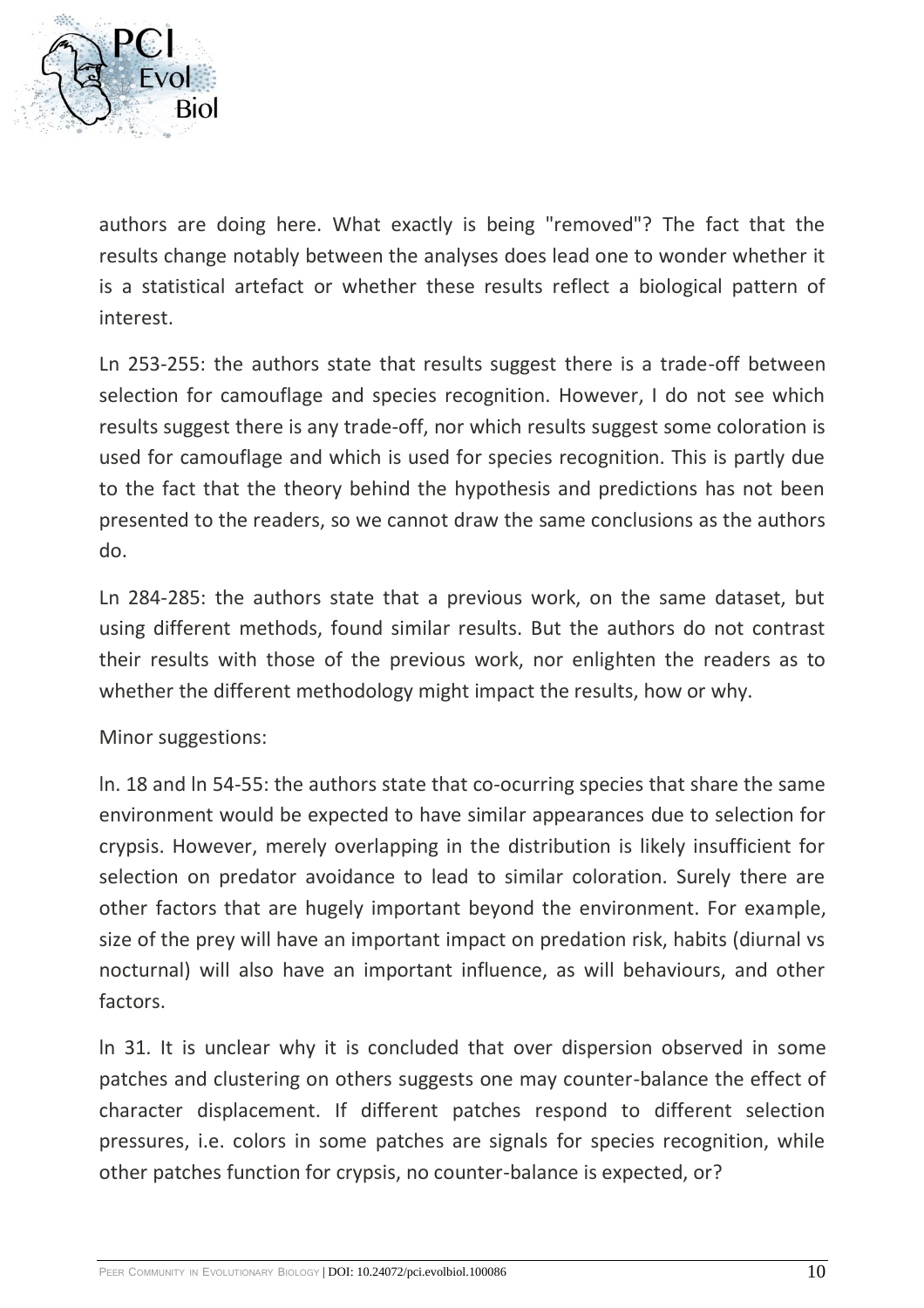

ln 60 (and elsewhere): "species assortment locally", I guess you mean local species sorting.

ln 72: worth noticing, change to worth noting.

ln 100: replage large with long.

ln 260: As predcited in our prediction 5, redraft.

### Reviewed by anonymous reviewer, 2019-05-06 16:50

This manuscript investigates the community-level and phylogenetic distribution of iridescent colors in hummingbird communities in Ecuador. The authors use spectrometry data and a set of field observations to examine the distribution of different color variables within and between communities and to elucidate which variables of color change at variable phylogenetic and community scales. The topic is fairly original in that it attempts to examine color macroevolution in an ecological framework, aided by the fact that the study system contains many cooccurring taxa with varying degrees of relatedness which have diversified using an understudied and complex plumage coloration mechanism. This is an informative and novel study and the reviewer therefore recommends that the authors revise the manuscript to reflect the enclosed suggestions. The conclusion that character displacement acts on certain patches and certain plumage color axes makes intuitive sense and is supported by the evidence presented. However, the conclusion which assumes that co-occurrence of similar phenotypes represents convergence or environmental filtering due to camouflage may be aided by some description or quantification of the colors which are exhibited in the differing light environments of the canopy and understory. For the most part this paper is clear and readable. The most confusing aspects of the paper involve the use of jargon specific to methodology. There is a clear distinction made between phenotypic and phylogenetic dispersion, but when these terms are used in close proximity it is sometimes hard to mentally track these terms and the matrix of hypotheses. It potentially might be clearer to refer to biological hypotheses in plain text as opposed to numerically or to include table S2 as a main-body table. Additionally, it would be nice to have some description of the actual colors which are on these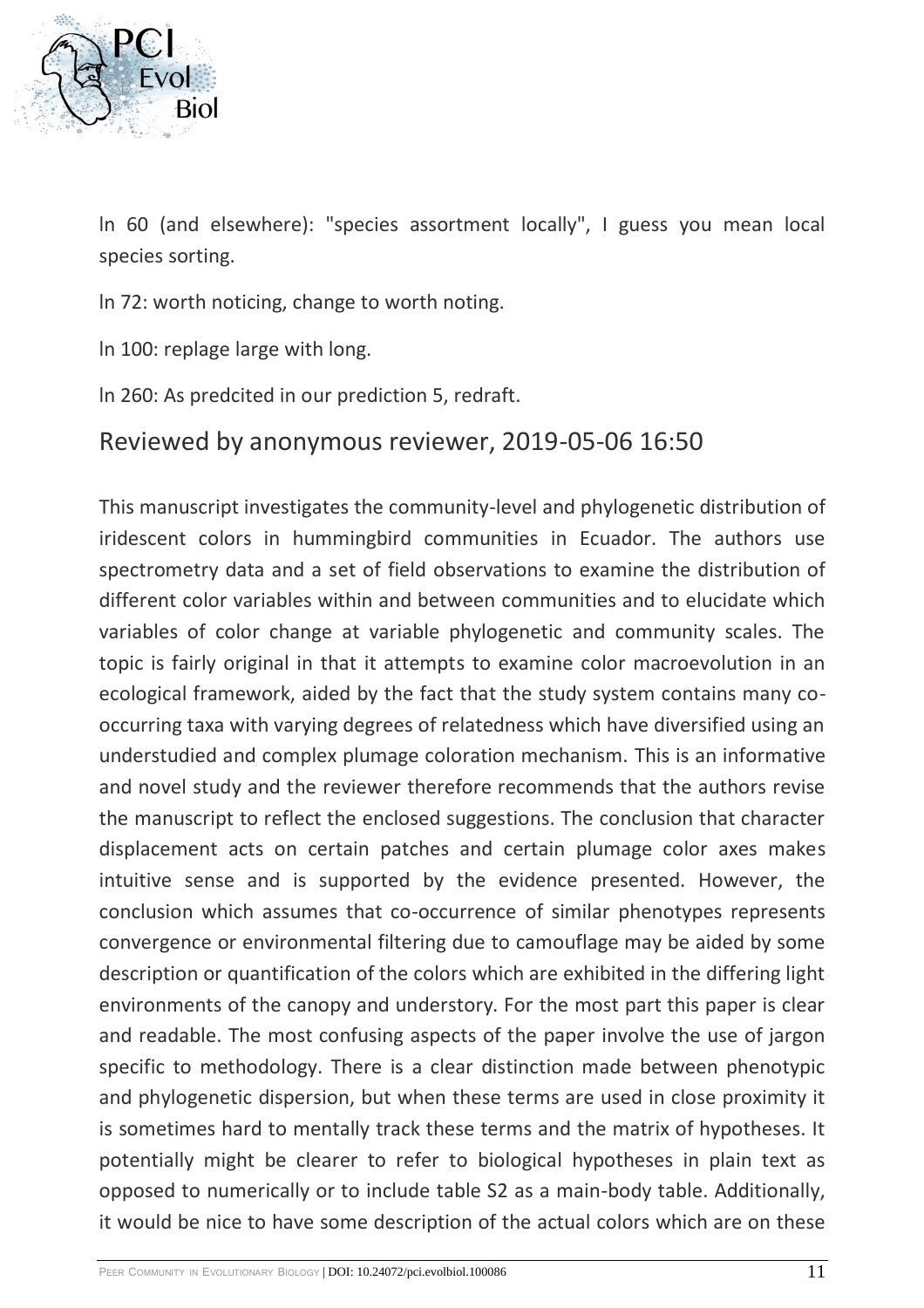

birds. If colors on the back are being conserved are these mostly brown or gray patches? When they vary within a community what are the color axes of the variation?

Line-By-Line Comments

130: Interesting approach to look at environmental organization data for hummingbird assemblages, I'd wonder if these accounts are biased and perhaps may not provide a clear picture of co-occurrence, especially for rarer taxa.

196: Good justification for the patch-specific analysis.

100: This is an interesting prediction. I do wonder if as a human the hue shift effect between close and long-distance is visible and if there would be a way to model the distance-based effect. Or is it more a function of the angle?

126: For the species which coexist, is hybridization common? How closely related are the "closely related" co-occurring species? Are they con-generics? Overlapping subspecies?

141: How did you measure homology of these "extra" patches. If they were present in multiple taxa why didn't you include them as key patches while circling patches?

169: Remove "called" here.

175: Was a shearwater the closest related visual-model taxon you could find? This ecologically seems like an odd choice.

176:: Are you referring here to the actual illuminant you used or a habitatsimulation model you used to transform your data? If so, wouldn't this prevent you from performing meaningful standardized environmental comparisons? It might be good to find a way to compare the canopy and understory birds which co-occur as that could be an important source of variance.

Table 1: I like the color scheme here and find the data presentation intuitive but the pluses and minuses may be a little bit hard to see. It may be helpful also to include a statement about the point you're trying to show with this table. For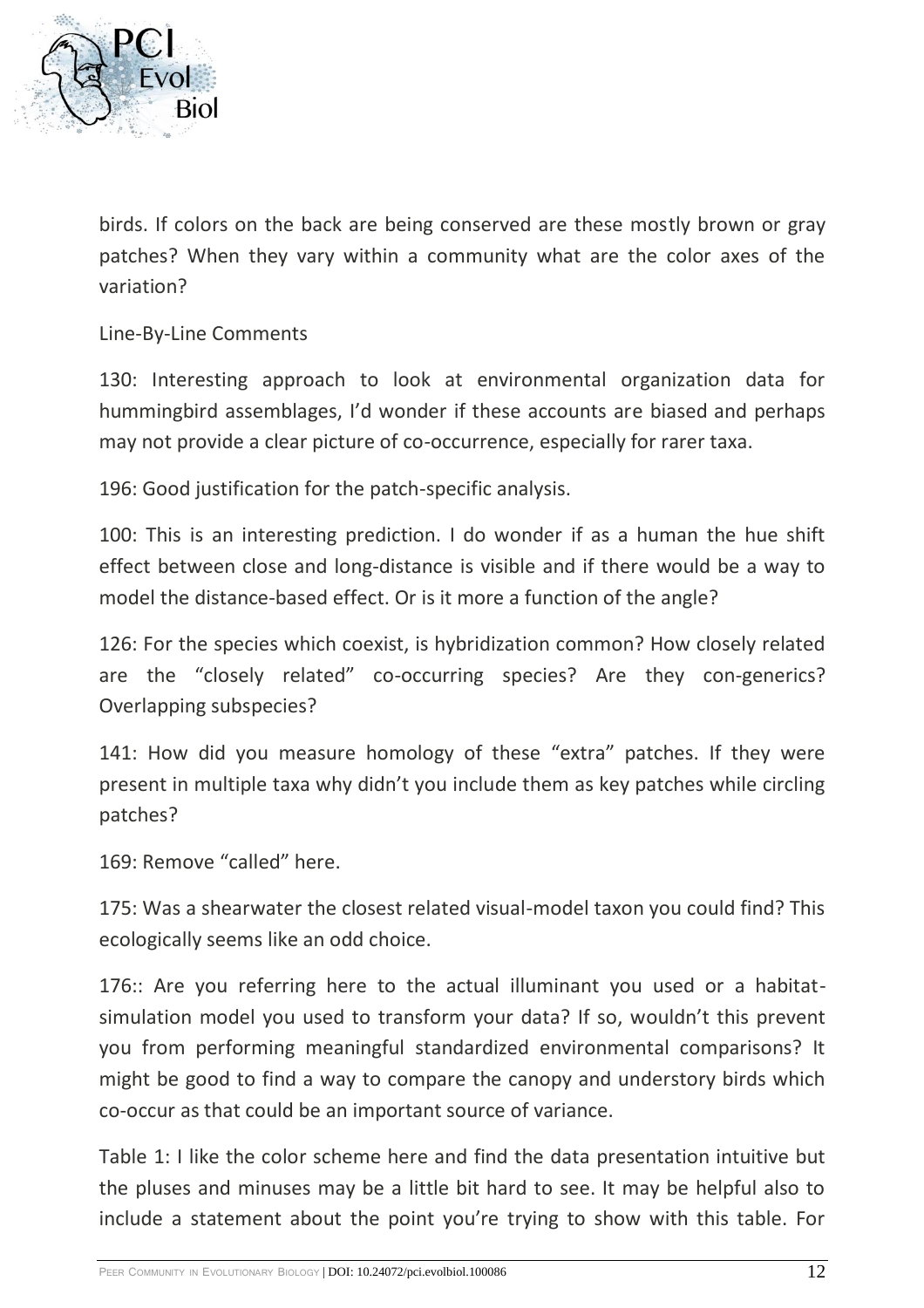

example, are you trying to show the difference between Phenotypic structure and decoupled phenotypic structure? Between the different variables? What patterns can be illuminated to guide the reader? Also, which aspects of hue best describe the clustering (eg, light to dark, brown to gray)? Do the three variables which describe hue have similar variance or is variance more distributed along certain hue axes?

253: The suggestion that colour structure results in a camouflage-dependent tradeoff depends on the assumption that the environmental clustering represents selection on camouflage, but these patterns could be driven by mimicry as in woodpeckers or environmental adaptive gradients such as gloger's rule that may not be driven by crypsis. One powerful way you could fix this is by comparing the canopy and understory birds to see if color differences in patches supposedly used for crypsis are best explained by habitat.

290: Low dispersal ability as compared to what? Also in reference to line 285 could this result be biased by the selection of sample sites in contact zones? Just because these birds co-occur now in some parts of their range doesn't mean that their plumage didn't evolve in allopatry. Testing evolutionary models for each patch may give you a finer grained approach to understand the evolutionary history of the integrated phenotypes.

292: I'm still not sure I understand why this pattern would indicate filtering on another trait and not ?

302-314: It would be helpful to mention some of the elaborate behavioral adaptations that hummingbirds use to take advantage of iridescent gorget's for instance. [CITATION]

309: Once again, you have the canopy/understory data, why don't you compare the effect of these two habitats? That would be a really compelling test or an interesting note if you tested this and it didn't matter. Would you see the same pattern if you only tested understory or canopy birds?